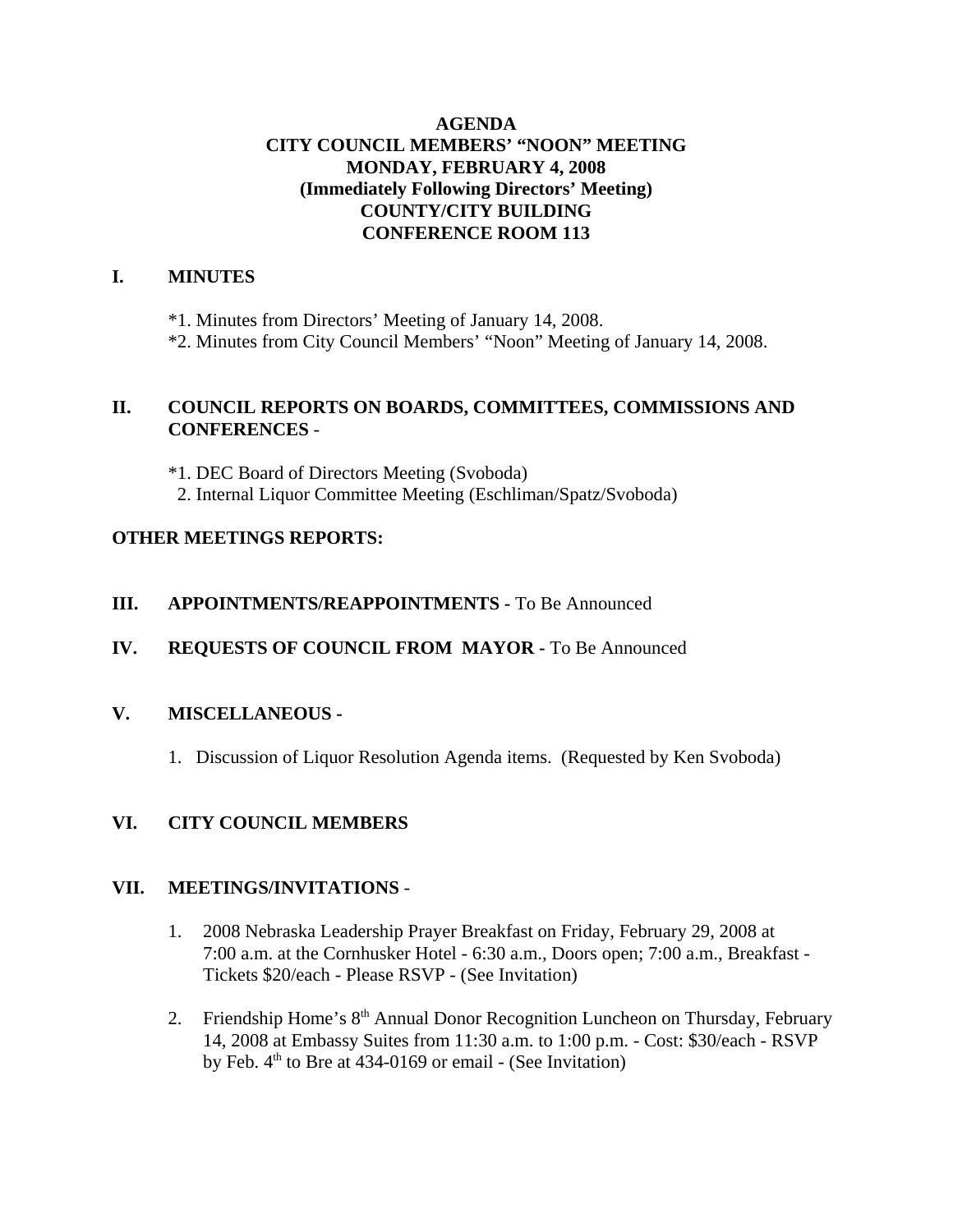- 3. Lincoln Chamber of Commerce "Business After Hours" on Thursday, February 28, 2008 from 4:30 p.m. to 6:30 p.m. at Cornhusker Bank, 6100 Apples Way ( $63<sup>rd</sup>$  & Highway 2) - Cost to attend:  $$10/person$  - RSVP by Feb.  $26<sup>th</sup>$  - (See E-Mail Invitation).
- 4. Richard Louv:-Addressing the Human Connection to Nature on Tuesday, February 19, 2008 at 7:00 p.m. at the Lied Center for Performing Arts,  $12<sup>th</sup> \& ^{\circ}R$ " Streets event is free - RSVP, Advanced tickets are required, for tickets call 800-432-3231 - Additionally-Invited to Luncheon (free) by invitation only; Luncheon with Mr. Louv on Feb. 19<sup>th</sup> at 12:00 p.m. Noon - RSVP - (See E-Mail Invitation)
- 5. Lincoln Chamber of Commerce invites you to attend the following Ribbon Cuttings: - Please RSVP to Kathy Hale at 436-2385 or E-Mail: -
	- A.) Panera Bread Café, 2940 Pine Lake Road-SouthPointe on Tuesday, February 19, 2008 at 8:30 a.m.
	- B.) Panera Bread Café, 201 N. 66<sup>th</sup> Street-Gateway on Thursday, March 6, 2008 at 8:30 a.m.
	- C.) Hy-Vee,  $84<sup>th</sup>$  Street on Tuesday, March 18, 2008 at 10:00 a.m.
	- D.) Grand Manse, 129 N. 10<sup>th</sup> Street on Thursday, April 17, 2008 at 3:30 p.m.
- 6. Updowntowners-Downtown Forum Luncheon on Wednesday, February 27, 2008 from 11:30 a.m. to 1:00 p.m. at Embassy Suites, Regents A - \$20/person - RSVP by Feb.  $22<sup>nd</sup>$  with payment - (See Invitation)

#### **VIII. ADJOURNMENT**

#### **\*HELD OVER FROM JANUARY 21, 2008. \*\*HELD OVER FROM JANUARY 28, 2008.**

ca020408/tjg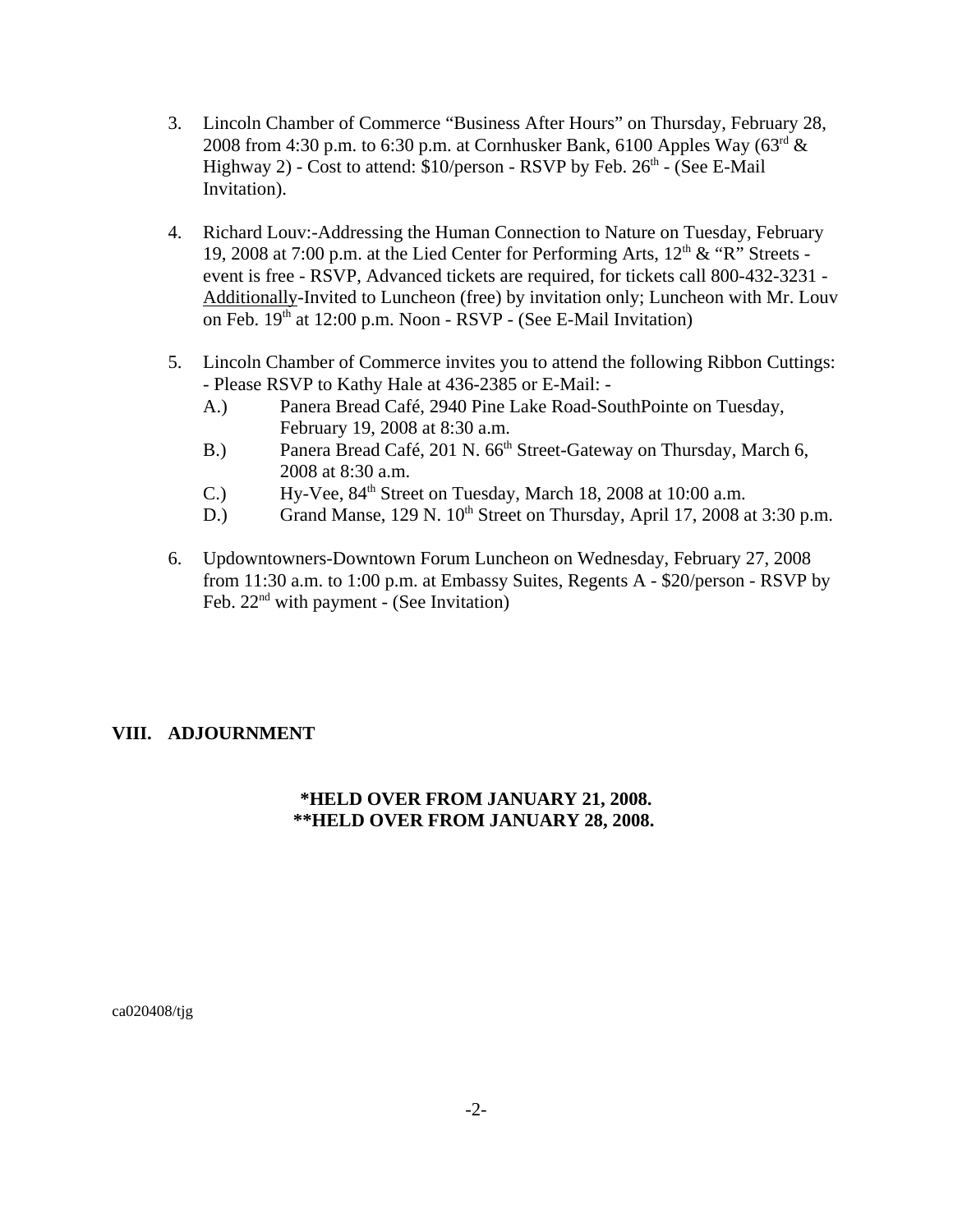#### **MINUTES CITY COUNCIL "NOON" MEETING MONDAY, FEBRUARY 4, 2008 COUNTY/CITY BUILDING CONFERENCE ROOM 113**

| City Council Members Present: Dan Marvin, Chair, Robin Eschliman, Vice-Chair, Jon Camp, John<br>Spatz and Ken Svoboda.                                                                                                                                           |
|------------------------------------------------------------------------------------------------------------------------------------------------------------------------------------------------------------------------------------------------------------------|
| City Council Members Absent: Jonathan Cook and Doug Emery                                                                                                                                                                                                        |
| Others Present: Rick Hoppe, Administrative Aide to the Mayor<br>Denise Pearce, Administrative Aide to the Mayor<br>Trish Owen, Administrative Aide to the Mayor<br>Dana Roper, City Attorney<br>Joan Ross, City Clerk<br>Russ Fosler, Liquor & Vice Investigator |

The Nebraska Open Meetings Act posted on the rear wall of Room 113.

Meeting called to order by Chairman Marvin at 11:26 a.m.

#### **I. MINUTES**

\*1. Minutes from Directors' Meeting of January 14, 2008.

\*2. Minutes from City Council Members' "Noon" Meeting of January 14, 2008. Chairman Marvin called for approval of above minutes. With no corrections or discussion minutes approved by acclamation.

#### **II. COUNCIL REPORTS ON BOARDS, COMMITTEES, COMMISSIONS AND CONFERENCES**

#### \***1**. **DEC Board of Directors Meeting - Svoboda (Attachment A)**

Svoboda reported on election of officers, energy use and various projects. One project included is the loop around the City-County Building to be completed in April.

The District Energy Corporation was selected as the energy provider for the new jail.

On the West Haymarket Project it appears DEC would require one complete city block for its plant, possibly sharing with number of University facilities.

Explanation of District Energy Corporation. (Attachment A)

#### **2. Internal Liquor Committee Meeting - Eschliman/Spatz/Svoboda**

Merged under Miscellaneous: Liquor Resolution Agenda items discussion.

#### **OTHER MEETINGS REPORTS**

Eschliman gave report update from LPED on quarterly slowdown but stated job opportunities remain at previous level.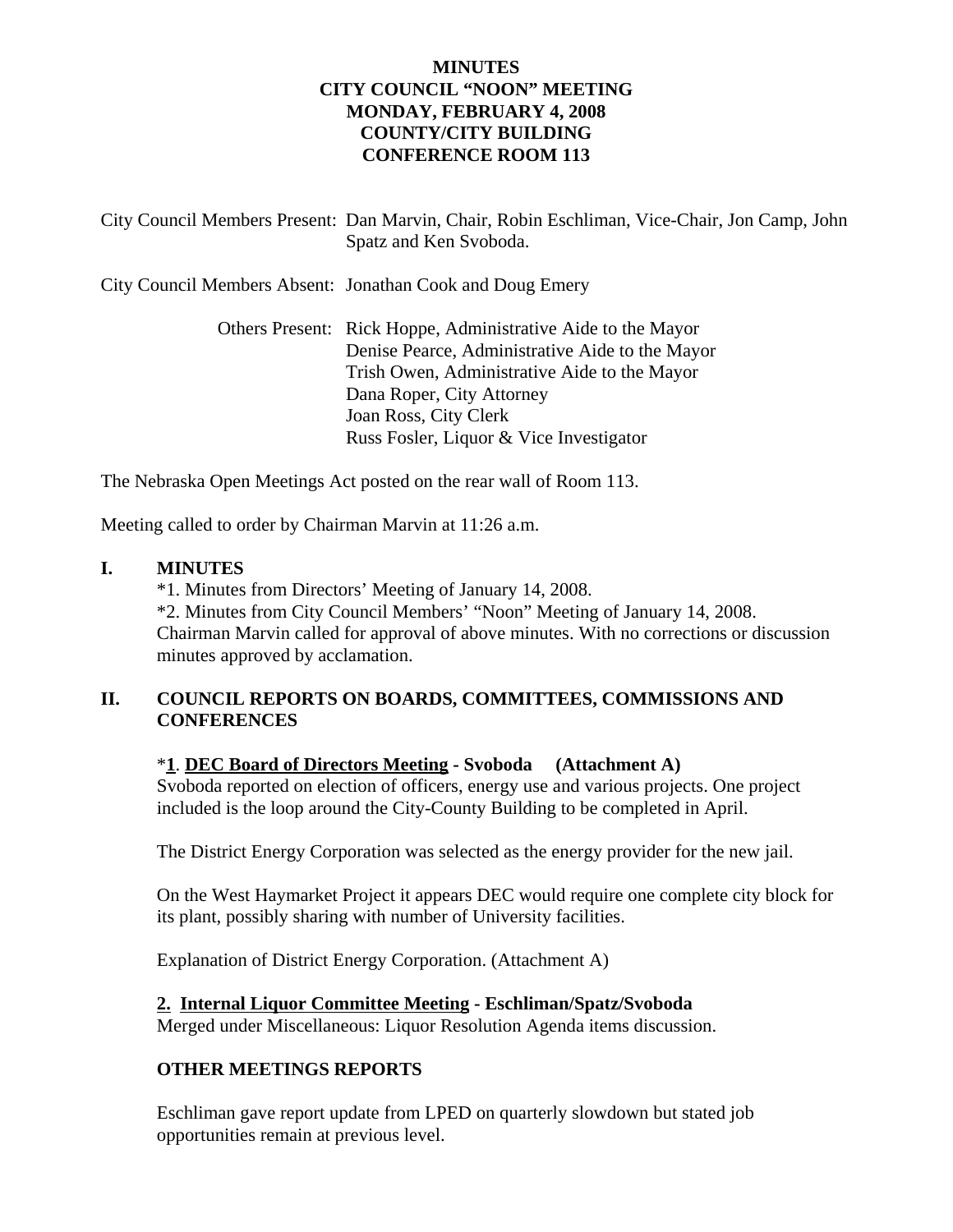Marvin reported on meeting in Senator Nelson's office regarding expansion of the INS Office Building, with added employment opportunities.

#### **III. APPOINTMENTS/REAPPOINTMENTS - Denise Pearce (Attachment B)**

Pearce reported on the CPAB (Citizen Police Advisory Board) ordinance change. Handed out Boards and Commissions Information (Attachment B).

Pearce reported on Audit Committee, the applicants who would accept position and the ones who would not because of other obligations. Blome is only applicant meeting the requirement of being an active CPA, or a certified internal auditor. Discussion of Council selections.

#### **Motion:**

Camp made motion to submit Jim Mastera, Todd Blome, and Steve Bowen as City Council selections for the Audit Board. Seconded by Svoboda. Marvin, Camp, Eschliman, Spatz and Svoboda voted aye. Cook and Emery absent. Motion carried.

Discussion of government and private individuals submitted for boards. Pearce stated with some Boards the city ordinance require a City employee to serve.

#### **IV. REQUESTS OF COUNCIL FROM MAYOR**

Hoppe stated he will set appointment with Council Chair to discuss budget outcomes.

#### **V. MISCELLANEOUS**

#### **1**. **Discussion of Liquor Resolution Agenda Items Requested by Ken Svoboda**

Svoboda stated we may eliminate individuals sitting through meetings, who are not asked questions. May be able to do more administratively with flagged individuals brought forward.

Fosler gave overview of reasons individuals are flagged. Ross thought there may be the need for a resolution to set out changes, and will bring before Council. Fosler believes this would eliminate half the people coming to Council on a yearly basis.

Marvin thought to grandfather in people who have presented and are in compliance with RHC (Responsible Hospitality Committee) completion. Roper added there is not much ability to hold up, as it is set in State Statutes and we comply. We need to agree, disagree, or request special language in licenses issued by the State.

#### **2. Pre-Council**

Pre-Council, next week, with Landis giving an update on design restrictions which may be in place in the Antelope Valley area, at 10:30 am to 11:00 am.

#### **3. Minute Writing**

Marvin thought to economize City minutes. Will discuss with County regarding the City-County Common minutes. To be included in minutes are voting, time, place, members attending. Will explore technology options with IS, and then can utilize staff in other Council duties.

#### **VI. CITY COUNCIL MEMBERS**

**Ken Svoboda** Stated Marvin and Herz spoke before the Legislative Committee on LB 813.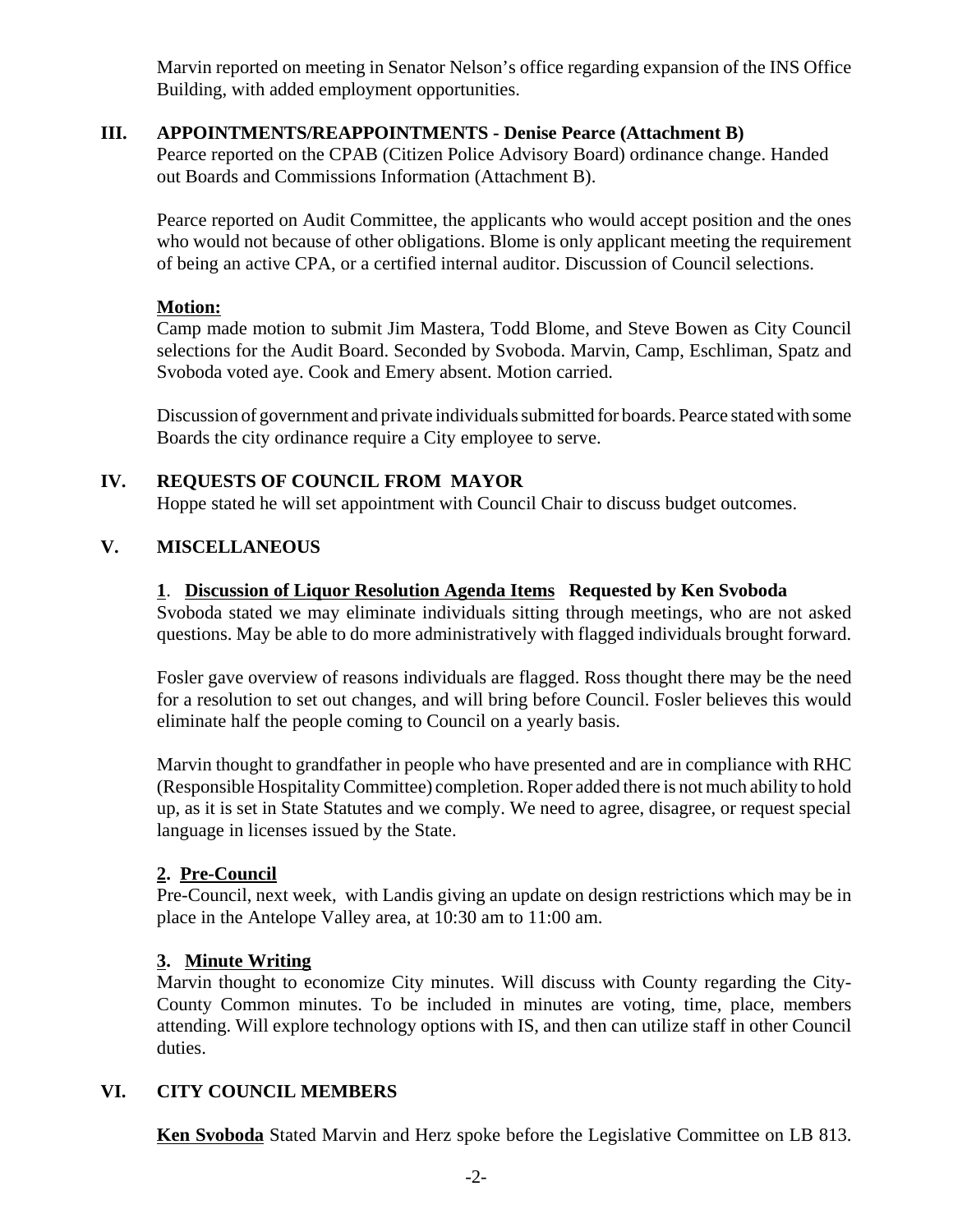Should we look at policy on Council members speaking before a Legislative Committee if implied the entire Council, or the majority, are in favor of a bill? Pearce added Marvin testified as acting Mayor of the City of Lincoln. Svoboda stated we want to make sure to identify what our policy is and unless voted that a City Council member is representing the City Council it would be recognized you're there as a private individual.

**Robin Eschliman** Asked Roper to speak on Advanced Acquisition and the Tax Revolving Fund. Roper gave explanation of sale of land with the sale money going into Advanced Acquisition, a charter created fund. All monies in Advanced Acquisition go to the purchase of real estate. Also created by Council resolution is a fund to help buy properties at tax sales for less than value of outstanding waives and taxes and would be a subsidiary of Advanced Acquisition. The monies left over go to Advanced Acquisition to be used for purchase of real estate. Eschliman asked if there were other owners, besides the City, of Centennial Mall? Roper was not aware of any. Eschliman thought to use the Land Acquisition Fund to buy and they could give the money back. Marvin questioned Landis using Land Acquisition money. Roper replied he is intending to buy the land on which a marker sits.

#### **VII. MEETINGS/INVITATIONS**

See invitation list.

#### **VIII. ADJOURNMENT**

Meeting adjourned by acclamation at 12:08 pm.

Mary Meyer Clerk

W:\FILES\CITYCOUN\WP\cm020408.wpd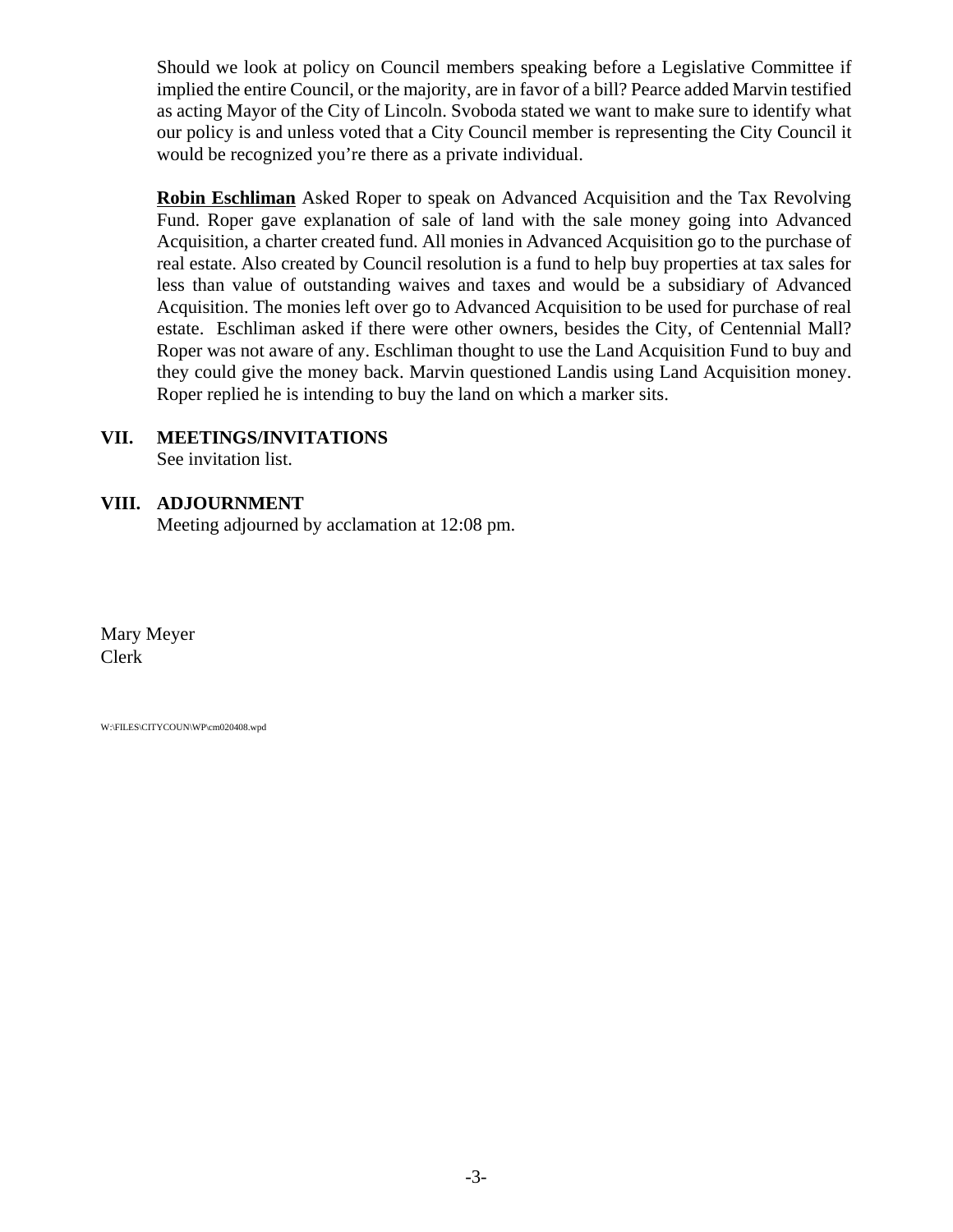





attachment



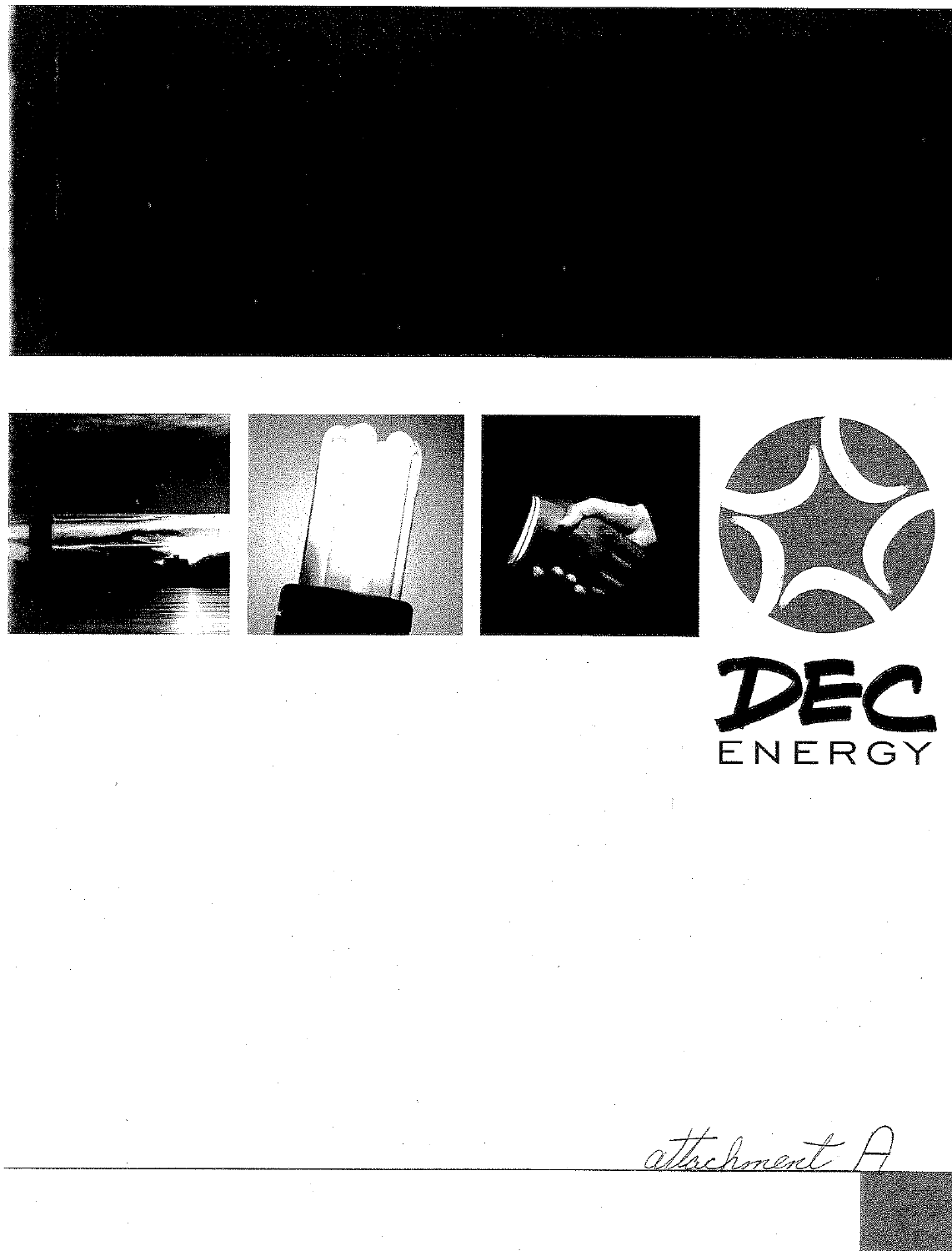







State Office Building

State Capitol

K Street Records Facility

900 | Building

County-City Building

## DEC Energy -

# **Efficiency in Government**

An excellent example of efficiency in government can be found in the District Energy Corporation (DEC Energy), which provides innovative, efficient and low-cost utility services to facilities owned by the City of Lincoln, Lancaster County and the State of Nebraska.

Uniquely, DEC Energy streamlines jurisdictions of the City of Lincoln and Lancaster County into a single, non-profit organization whose combined powers enable it to provide efficient and reliable energy services at some of the lowest costs in the nation.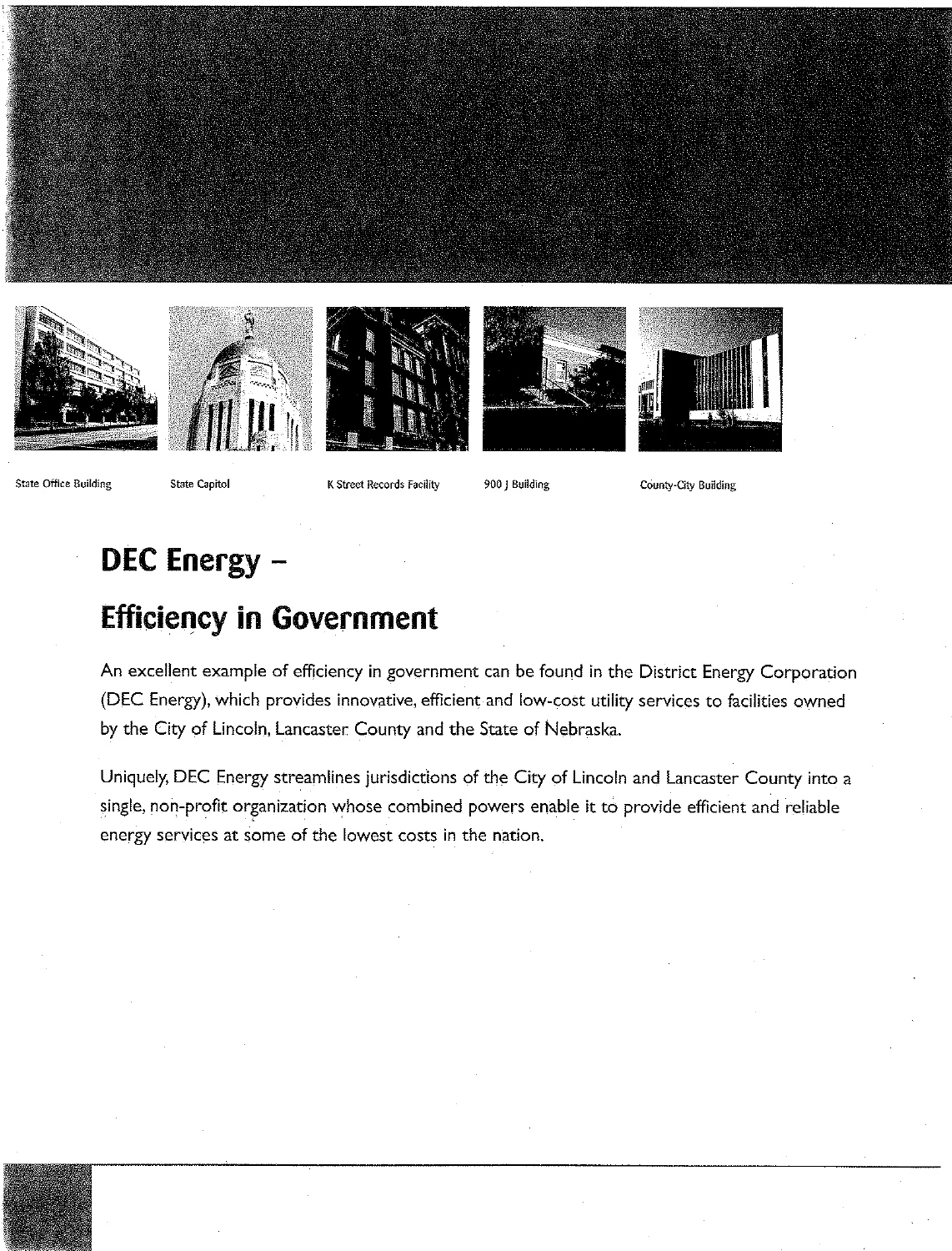









Governor's Mansion

Lancaster County Jail

Hall of Justice

The Court House Plaza Building

## **Background and Mission**

In 1989, the City of Lincoln and Lancaster County formed the District Energy Corporation under the State of Nebraska's Interlocal Corporation Act, which allows governmental entities to form non-profit corporations for the benefit of the citizens they serve. There are many advantages of an Interlocal Corporation. They include the ability to obtain tax-exempt financing for energy projects, joint planning and the coordinated use of energy infrastructure and resources by participants and customers.

DEC Energy's mission is to provide low-cost, reliable and efficient thermal energy services. Initially, these services were provided to the County-City Building and the Lancaster County Jail. Today, the scope of DEC Energy's operation has expanded to include the Nebraska State Capitol, the Nebraska State Office Building, the Nebraska Governor's Mansion, the Hall of Justice Building, the Court House Plaza Building, the 900 | Building and the K Street Records storage facility. In all, DEC Energy's system serves close to 1.5 million square feet.

Importantly, the reliable and efficient infrastructure and resources provided by DEC Energy today can help foster economic development of the greater Lincoln area tomorrow by providing efficient, low-cost thermal services to even more qualifying participants.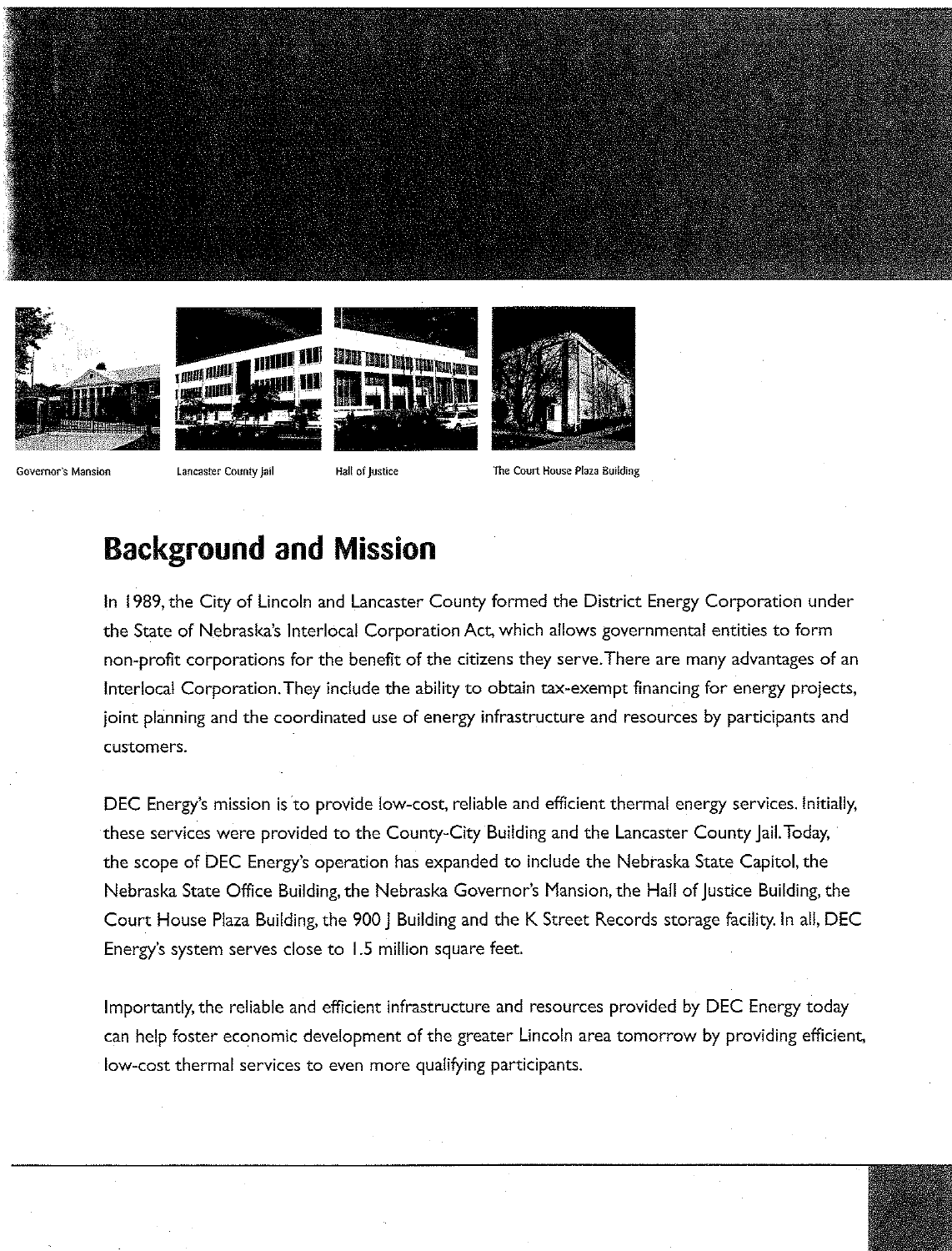

## **Advantages of District Heating and Cooling**

District heating and cooling benefits building owners, developers and the community.

#### A Better Environment, Reduced Risk

- On-site fossil fuel combustion and its related air emissions are reduced.
- . The use of non-renewable fuels is reduced.
- Ozone-depleting CFC emissions are eliminated, reducing the burden and risk to individual building owners of complying with mandated CFC regulations.
- Indoor air quality and temperature controls are improved.

#### **Efficient Use of Resources**

- Operators at DEC Energy's central plants use state-of-the-art control systems to monitor efficiencies 24 hours a day, enabling use of demand-side electricity management.
- Heating and cooling are available without switching major equipment on and off to handle daily and seasonal load variations.
- Customers only use the amount of heating and cooling energy they actually need, eliminating waste.
- · Peak electricity demand is reduced.
- · System efficiency is improved.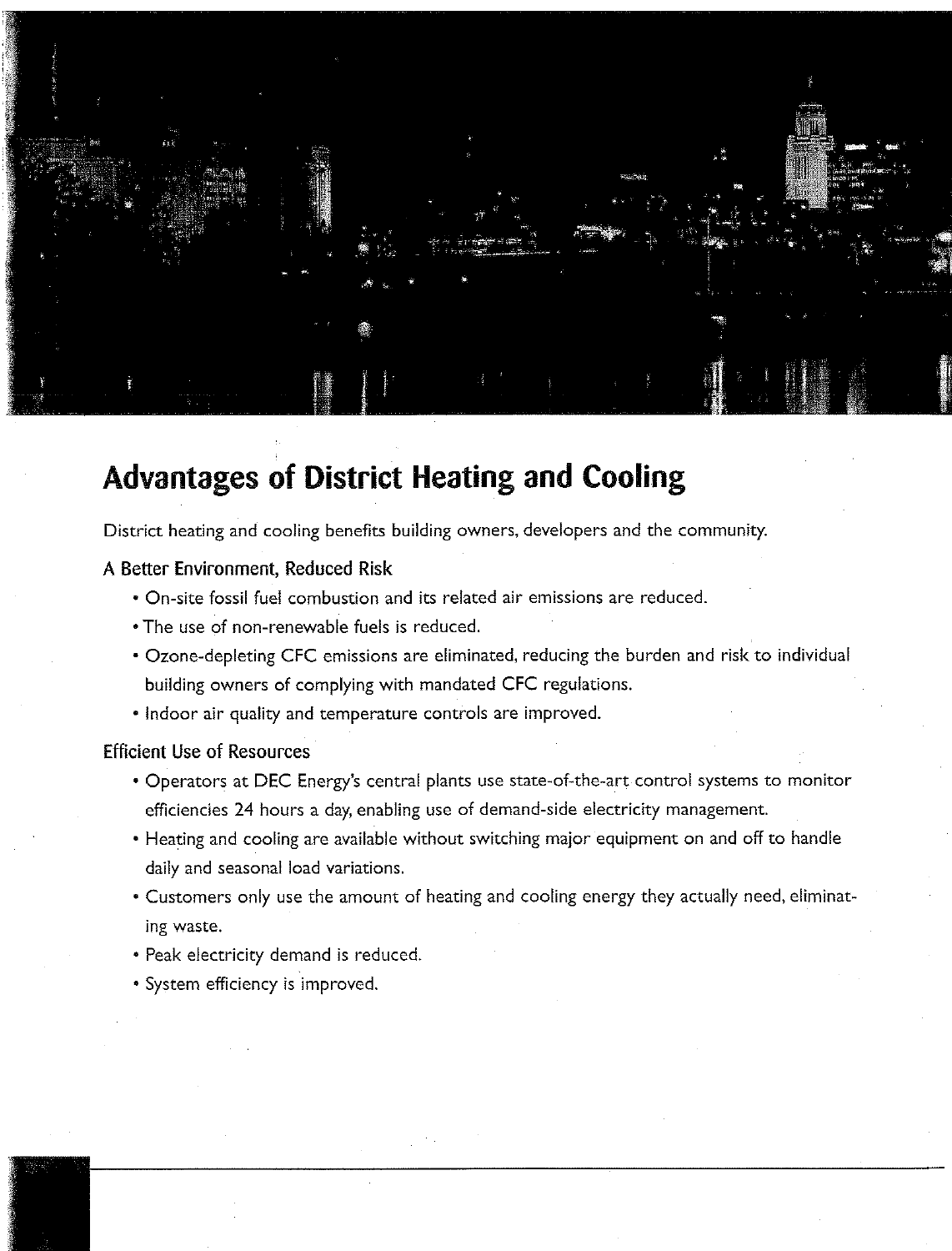

#### Reliability

- . High-quality production, distribution and control equipment is used at the central plant.
- Professional staff manages operations.
- Space heating and cooling is uniform.
- Customers are assured of building comfort.
- The city's downtown infrastructure is enhanced.

#### Cost-Effectiveness

- . The need for on-site chillers is eliminated, reducing energy demand and use while increasing usable building space.
- Capital costs for installation of on-site chillers and cooling towers are eliminated, making the capital available for other uses.
- Maintenance, operating and labor costs are lowered.

#### **Visually Pleasing**

- . By eliminating cooling towers, architects have more rooftop design freedom and buildings can be more architecturally pleasing.
- . With fewer cooling towers on rooftops, the city's skyline is improved.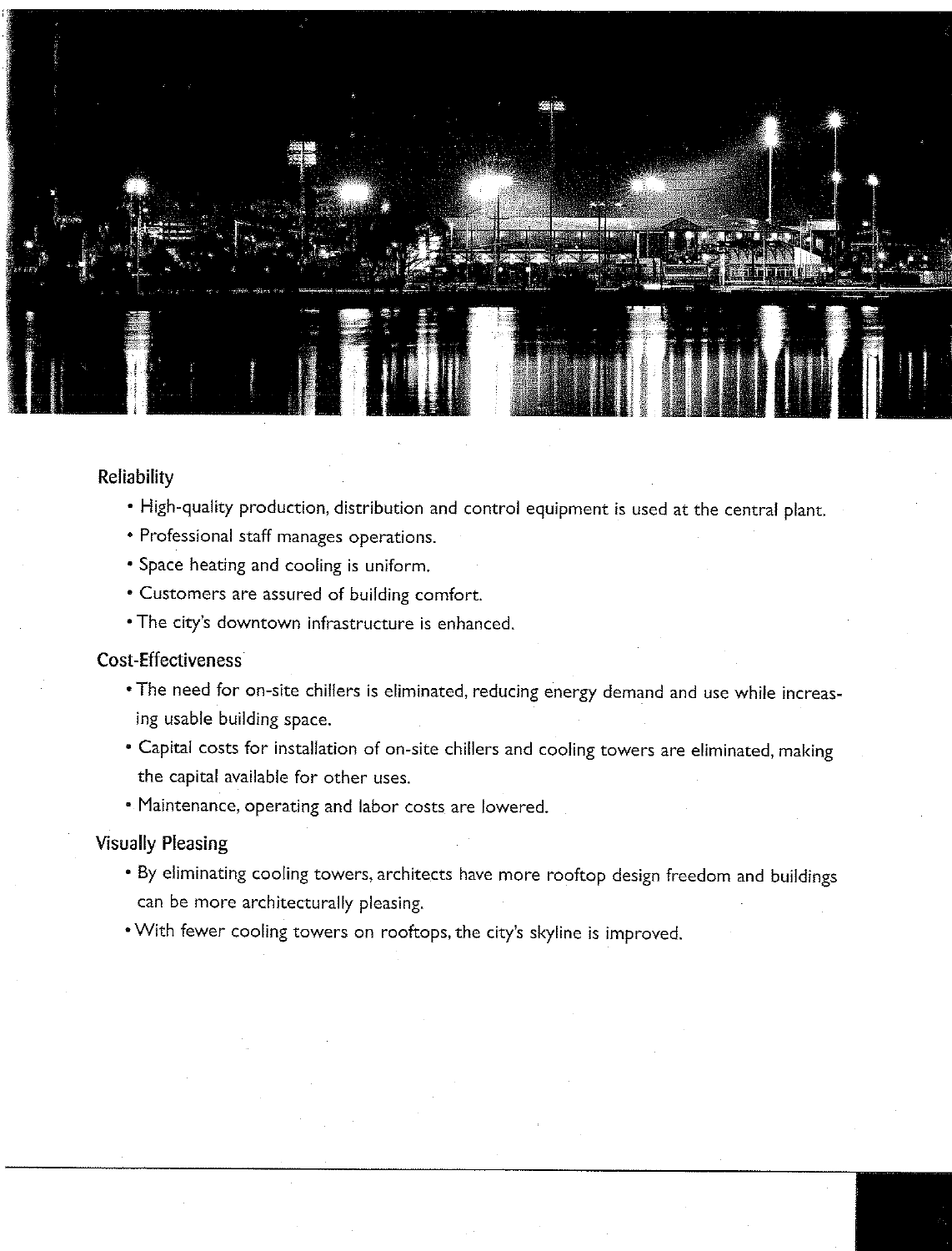

## **Financing**

DEC Energy provides low-cost financing for HVAC-related ground coupled heat pump loop fields for buildings owned and used by public agencies. Financing is available, with contract terms that range from a minimum of five years to a maximum of 20 years. For more information on this program, contact the corporation's Management Contractor at 473-3395.

## **DEC Board & Management**

The DEC is governed by a Board of Directors appointed by the Lancaster County Board, Lincoln City Council, Mayor of Lincoln and the Lincoln Electric System (LES) Administrative Board. DEC Energy has contracted with LES to provide management services. These services include technical, accounting, administrative, operations and general corporation functions.

The Board of Directors consists of five members: two are appointed by the Lancaster County Board of Commissioners; two are appointed by the Mayor of the City and confirmed by the Lincoln City Council; and one is appointed by LES. These members serve two-year terms and are eligible for reappointment.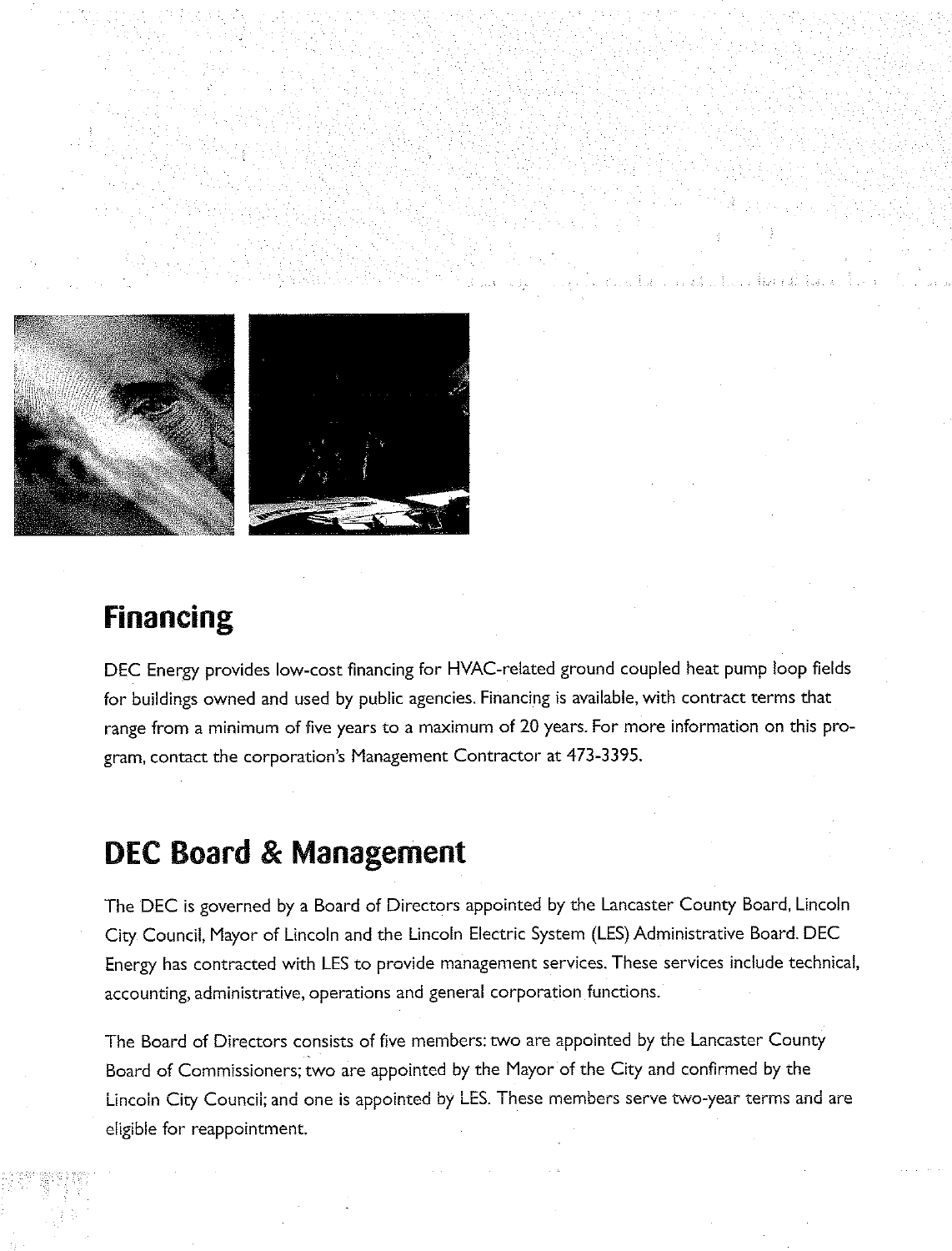



14th & K Street Plant

9th & K Street Plant

## **Facilities**

DEC Energy meets the heating and cooling needs of its customers with a district heating and cooling system. It includes two facilities: a thermal energy plant located at 14th and K streets in downtown Lincoln, Neb., and a second thermal plant at 9th and K streets in Lincoln. Thermal energy produced at these central plants is distributed to customers through an underground network of insulated pipes.

#### 14th and K Street Plant

This \$3.6 million facility became operational in the winter of 1999. It uses gas-fired boilers to produce high-pressure steam that heats the Nebraska State Office Building, State Capitol Building and Governor's Mansion.

#### 9th and K Street Plant

Commissioned in June 1991, this \$3.3 million facility uses a combination of ground source heat pumps, gas- and oil-fired boilers and thermal ice storage to meet customers' heating and cooling needs.

These systems use 30-50 percent less energy than the conventional systems that are traditionally installed in buildings today.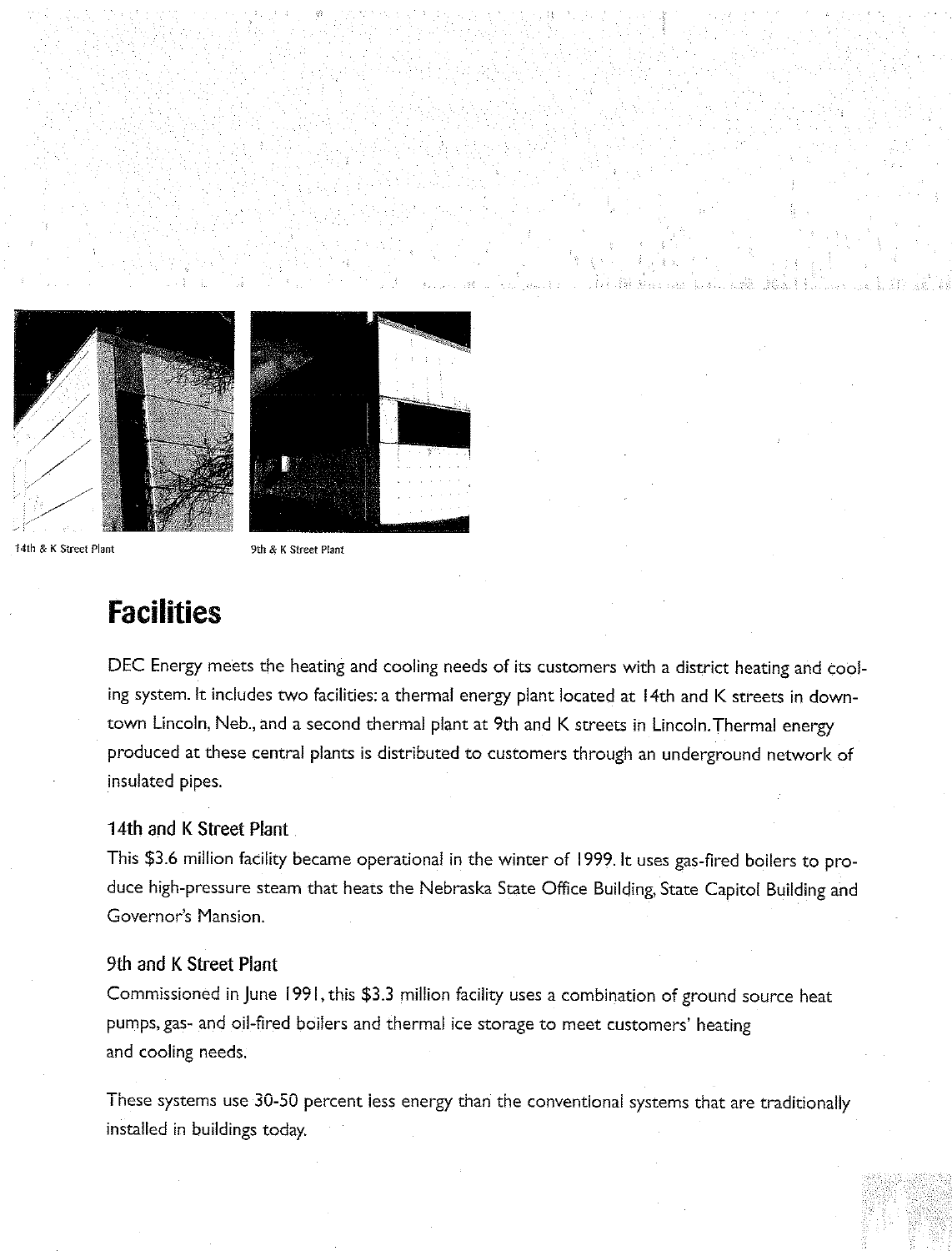











Ken Ward

# 2007 DEC Energy Board of Directors

| <b>Board Member</b>  | Representing                            |
|----------------------|-----------------------------------------|
| Bernie Heier         | Lancaster County Board of Commissioners |
| Larry Hudkins        | Lancaster County Board of Commissioners |
| <b>Steve Masters</b> | City of Lincoln                         |
| Ken Svoboda          | Lincoln City Council                    |
| Ken Ward             | Lincoln Electric System                 |

Bernie Heier

Larry Hudkins

Steve Masters

Ken Svoboda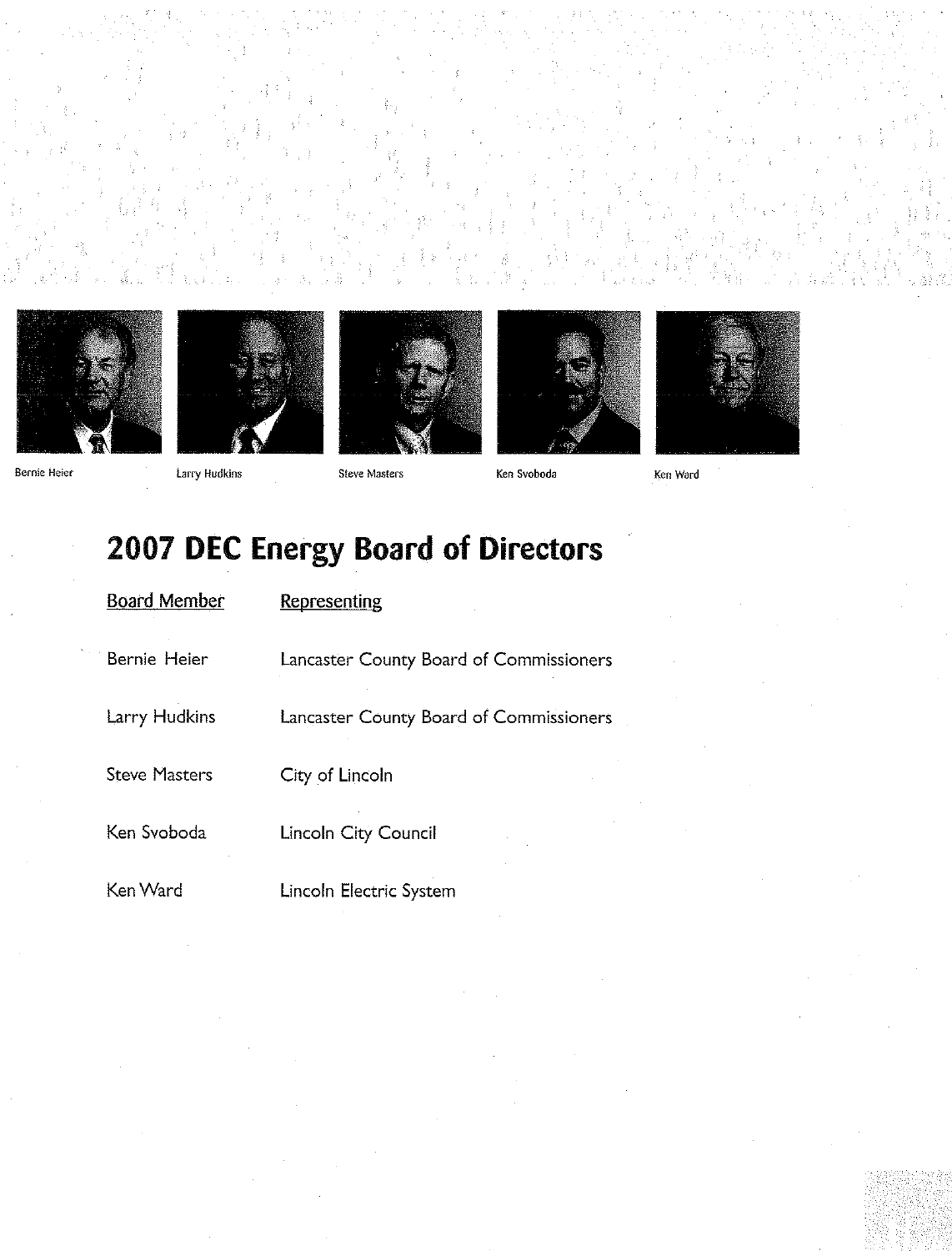





# **DEC Energy's Future**

DEC Energy is attracting interest. Growing numbers of energy consumers are working with the organization's board and management staff to see if they, too, can benefit from the efficiencies, economies and benefits provided by district heating and cooling. If you would like to learn how you might benefit, contact DEC Energy's management group at LES today.

DEC Energy 1040 O Street P.O. Box 80869 Lincoln, NE 68501-0869 402.473.3395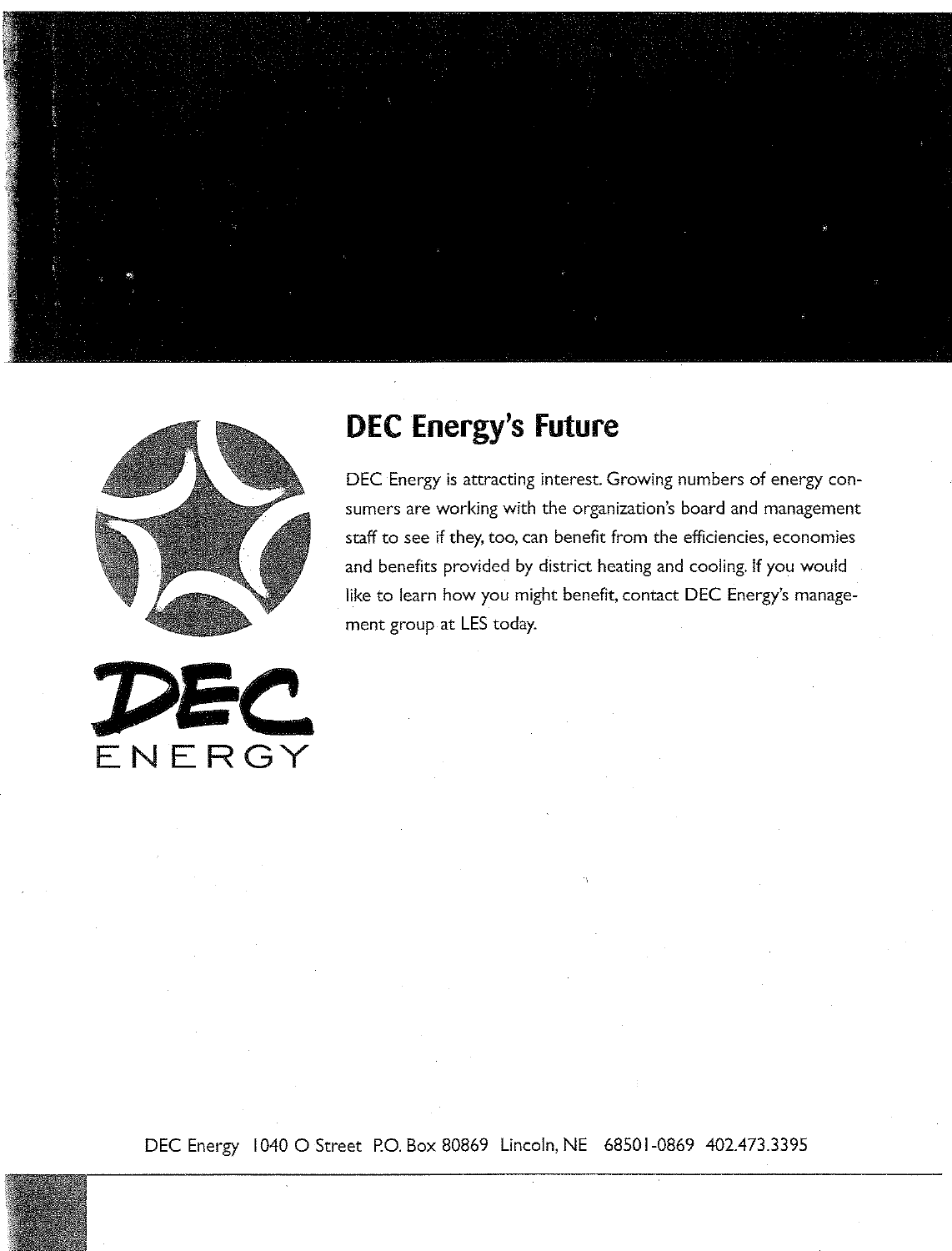

### **CITY OF LINCOLN** NEBRASKA

**MAYOR CHRIS BEUTLER** lincoln.ne.gov

Office of the Mayor 555 South Horn Street Suite 208 Lincoln, Nebraska 68508 402-441-7511 fax: 402-441-7120 mayor@lincoln.ne.gov

attachment B

# Memo

To: **City Council Members** 

From: Denise Pearce Aide to Mayor Beutler

Date: January 9, 2008

Re: Boards and Commissions Information

As requested, the City's Master Board List is attached.

I have also attached the applications of the following individuals who have indicated an interest in the Audit Advisory Board: Todd Blome, Steve Bowen and Gregory L. Osborn.

Some of you have contacted me regarding additional names - David Roehr, David Lechner, Charles Hoskins and Deon Roeber. We do not yet have applications from these folks.

F:\FILES\ZCTCLW\Memo.wpd